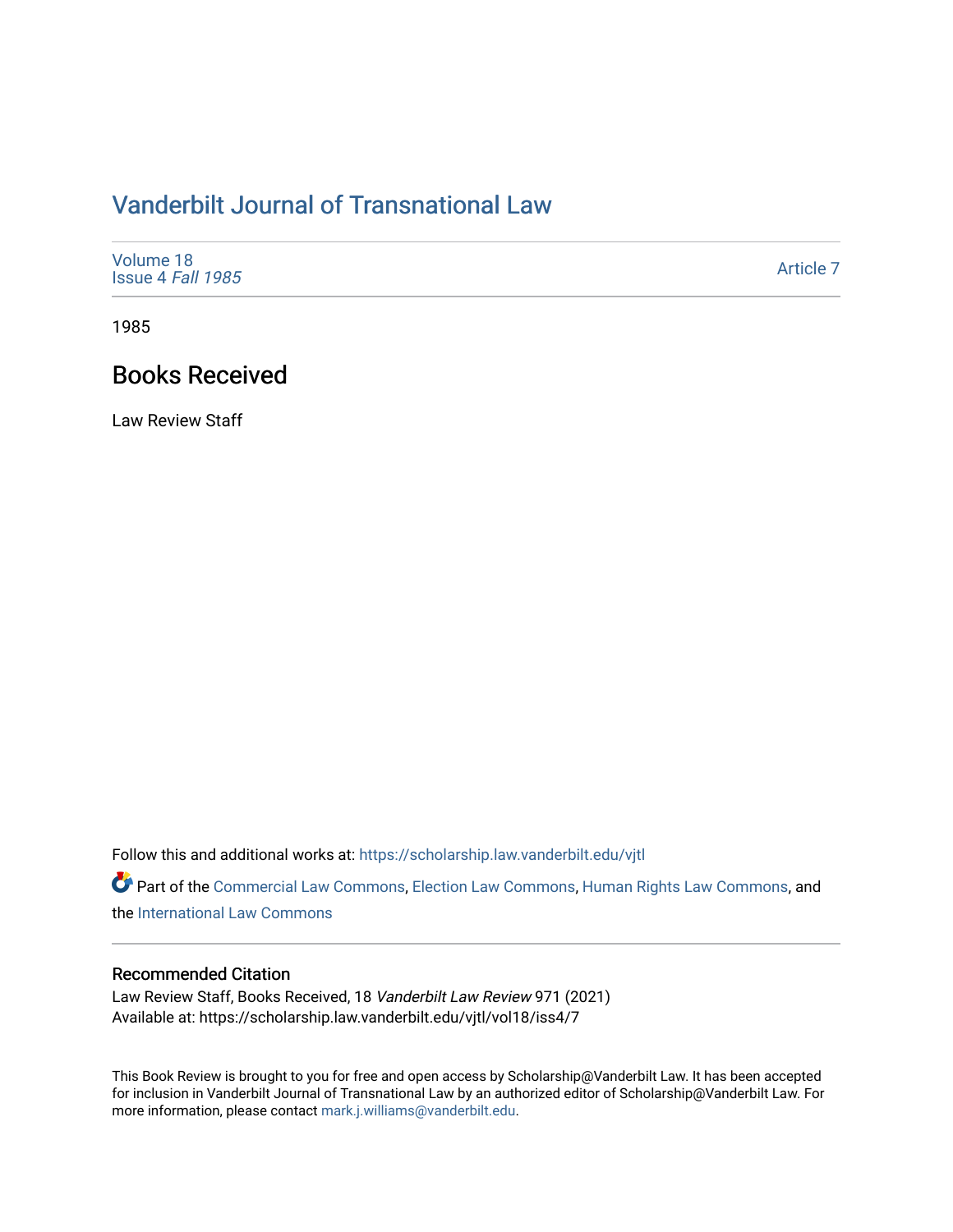## **BOOKS RECEIVED**

**The Utilization of Nuclear Energy and International Law. By** Vanda Lamm. Atlantic Highlands, New Jersey: Humanities Press International, Inc. 1984 **Pp. 151. \$29.95.**

Many theoretical and practical problems arise regarding the international legal situation in relation to the peaceful uses of nuclear energy. This book is devoted to exploring and analyzing the issues which inherently develop as a result of the varying legal systems of different states, with special regard to "international law." Each chapter contains a summary and analysis of prevalent issues. The author addresses the initial plans concerning international control over nuclear energy, the work of the **UN** Atomic Energy Commission, the establishment and organization of the International Atomic Energy Agency, and, in the closing chapters, the problems of nuclear explosions for peaceful purposes, which are given elaborate treatment. The author focuses her attention on the safeguards of the IAEA and the regional safeguards systems, finding this to be the most important means of guaranteeing the peaceful uses of nuclear energy.

**War, Foreign Affairs, and Constitutional Power. By** Henry Bartholomew Cox. Cambridge, Massachusetts: Ballinger, 1984. **Pp.** xx, **331 \$35.00.**

This is the second volume of a study of the war powers of the President and Congress sponsored **by** the American Bar Association. This book picks up in **1829,** where the first volume, *War, Foreign Affairs, and Constitutional Power: The Origins* **by** Abraham **D.** Sofaer, ended. The book is a result of primary evidence culled from all volumes of the *Congressional Globe and Record* which cover the years **1829-1901.** The value of this review of over seventy years of American political and diplomatic history is the light it sheds on the power of the government to make war and peace. The book is divided into four chapters, which deal with the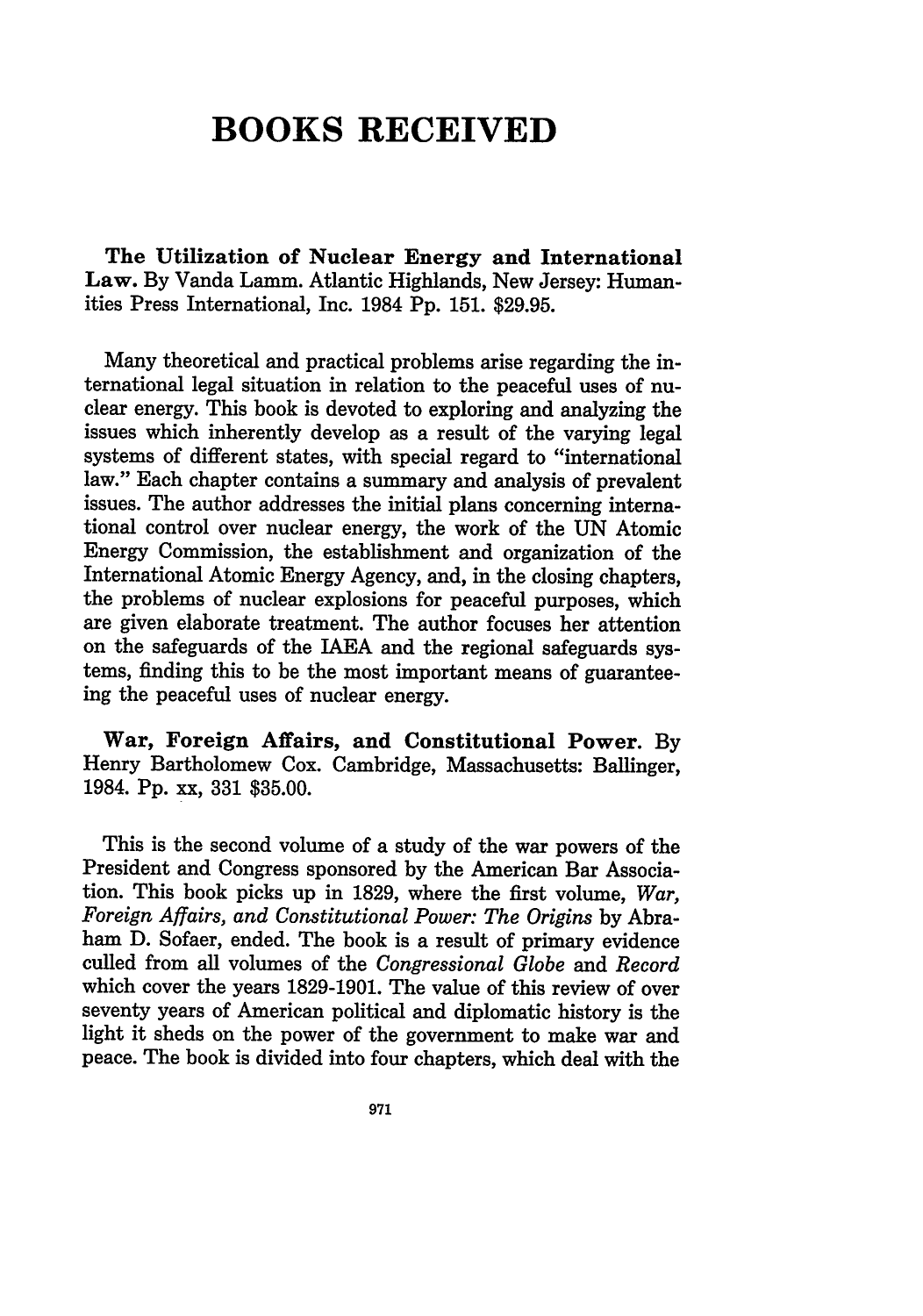Jacksonian Era, Consolidating the Continent, National Policy in Domestic Crisis, and the Executive Challenge to Congressional Supremacy, each considering its respective time period. **By** examining the great constitutional controversies of the past, this book provides a perspective on our modern constitutional problems of foreign policy and the aggrandizement of presidential power.

Guidelines For International Election Observing. Prepared **by** Larry Garber. Washington, **D.C.:** The International Human Rights Law Group, 1984. **Pp.** iii, **90. \$7.95.**

Elections in foreign countries have always been subject to observation **by** outsiders. Since World War II, the right to political participation in one's government has been recognized as a fundamental human right. The role elections play in ensuring adherence to the right of political participation has also been recognized. As a result of these developments, the monitoring of overseas elections **by** institutional organizations, involving the dispatch of a mission to a country holding an election, has evolved. This book contains guidelines for organizing and conducting an election observer mission, as well as standards for evaluating the electoral process in any country. The book is divided into two main parts. The first part, Guidelines and Related Materials, contains Human Rights Instruments, terms of reference, guides for both election day observations and in-depth analysis of electoral process, and suggestions for organizing a mission. The second part deals with the Conference on International Monitoring of Elections, including conference materials and the plenary sessions. The appendices contain a list of election reports on file with IHRLG, and a list of the Membership of Election Observer Project Advisory Panel. Also included in the book is an introductory essay on the subject of international election observing as it has developed over the past forty years.

International Codes and Multinational Business: Setting Guidelines for International Business Operations. **By** John M. Kline. Westport, Connecticut: Qurom Books, **1985 Pp.** vi, 184. **\$35.00.**

While multinational corporations have revolutionized international business patterns over the last three decades, they have also generated worldwide debate over their proper political con-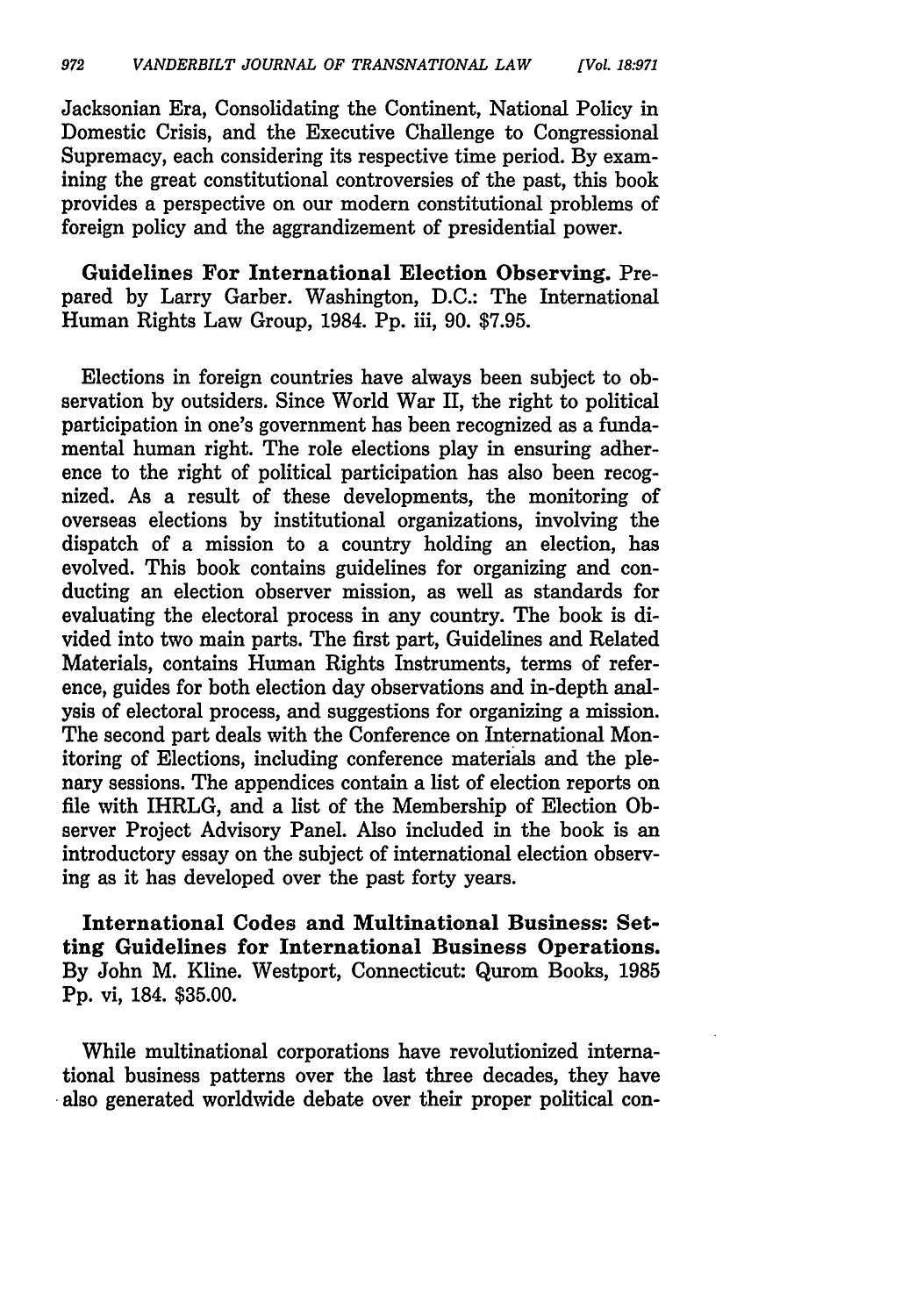trol. Various inter-governmental agencies have drafted international codes of conduct, which have emerged as uniquely useful instruments of international relations. Many U.S. multinational corporations have responded by formulating their own codes of conduct. In this book, the author presents practical guidelines on developing corporate codes to respond to the challenge presented by the proliferation of these inter-governmental agreements. The author addresses the actions that multinationals have already taken, presents case examples of corporate policies and implementation activities, and argues for the adoption of corporate identity codes of conduct as the most effective response to intergovernmental codes, as well as a desirable objective in and of itdepartments as a tool for use in formulating an effective code for their company, as well as providing insight to international law and business students.

Public Enterprises in **Mixed** Economies: Some Macroeconomic Aspects. By Robert H. Floyd, Clive **S.** Gray, and R.P. Short. Washington, **D.C.:** International Monetary Fund, 1984. Pp. xvii, 181. \$12.00.

The International Monetary Fund has often noted the presence of economic imbalances that arise in part from the implementation of government policies through the medium of public enterprises. The three papers in this volume reflect a view that analysis of the macroeconomic situation in countries with significant public enterprise sectors is enhanced by examining, among other things, the operations of the sector as a whole, or any industrial grouping therein, or even individual enterprises with sufficient weight to exercise a perceptible impact on macroeconomic parameters. The first paper summarizes the main issues in the debate in many countries regarding the ways and means of insuring that public enterprises promote economic and social objectives without undermining macroeconomic stability. The second paper establishes a conceptual framework for determining the macroeconomic impact of a country's public enterprise sector; the third paper presents cross-country comparisons, for up to 90 countries, of those indicators that lend themselves to estimation on the basis of published statistics. The appendix contains the sources of the statistics. With the publication of these papers, a largely untapped field is being opened for theoretical debate and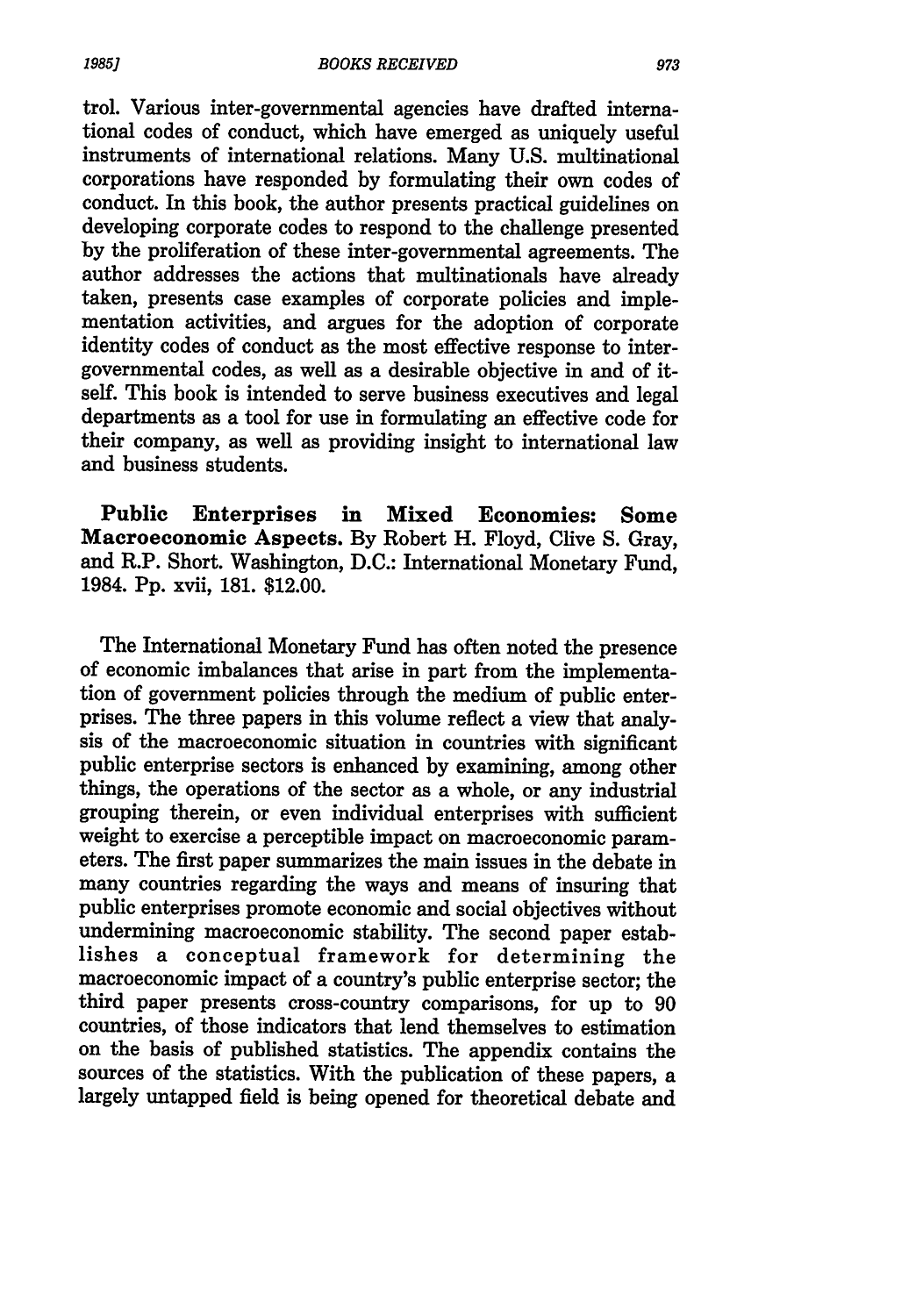statistical analysis.

The International Mandate System and Namibia. **By** Isaak I. Dore. Boulder, Colorado: Westview Press, 1984. Pp. xvii, 172. \$22.00.

The territory of South-West Africa, or Namibia, has been the subject of a longstanding dispute between the Republic of South Africa and the United Nations. This book is the result of a study which begins as an examination of the international legal dimensions of the dispute, but progresses into a comprehensive assessment of all the legal complexities involved. Therefore, the author provides a historical review of the origin and purposes of the entire mandate system. The system is first treated as an international legal concept, and then its actual operation is described.

The first part of the book includes the methods as aims of the League of Nations; the second, the Permanent Court of International Justice; the third, the legal system under the Charter of the United Nations; and the last, a critical assessment of the changing United Nations role in Namibia as it stands on the threshold of independence.

Materials on International Human Rights and **U.S.** Constitutional Law. By Hurst Hannum with the collaboration of Richard B. Lillich. Washington, D.C.: Procedural Aspects of International Law Institute, 1985. Pp. iii, 116.

Developed after consultations with several leading constitutional law course book editors, this book offers a succinct, selective comparison of international human rights and United States Constitutional standards relating to individual rights. These materials seek to give some substantive content to the term "international human rights law" through a comparison of international and domestic jurisprudence in the context of several important areas of constitutional law. Relatively lengthy excerpts from major international human rights cases are included in this book. The book is designed to stimulate intellectual and practical interest in rights broadly defined. This is intended to benefit both constitutional and international lawyers.

World Economic Outlook, April 1985. A Survey by the Staff of the International Monetary Fund. Washington, D.C.: The In